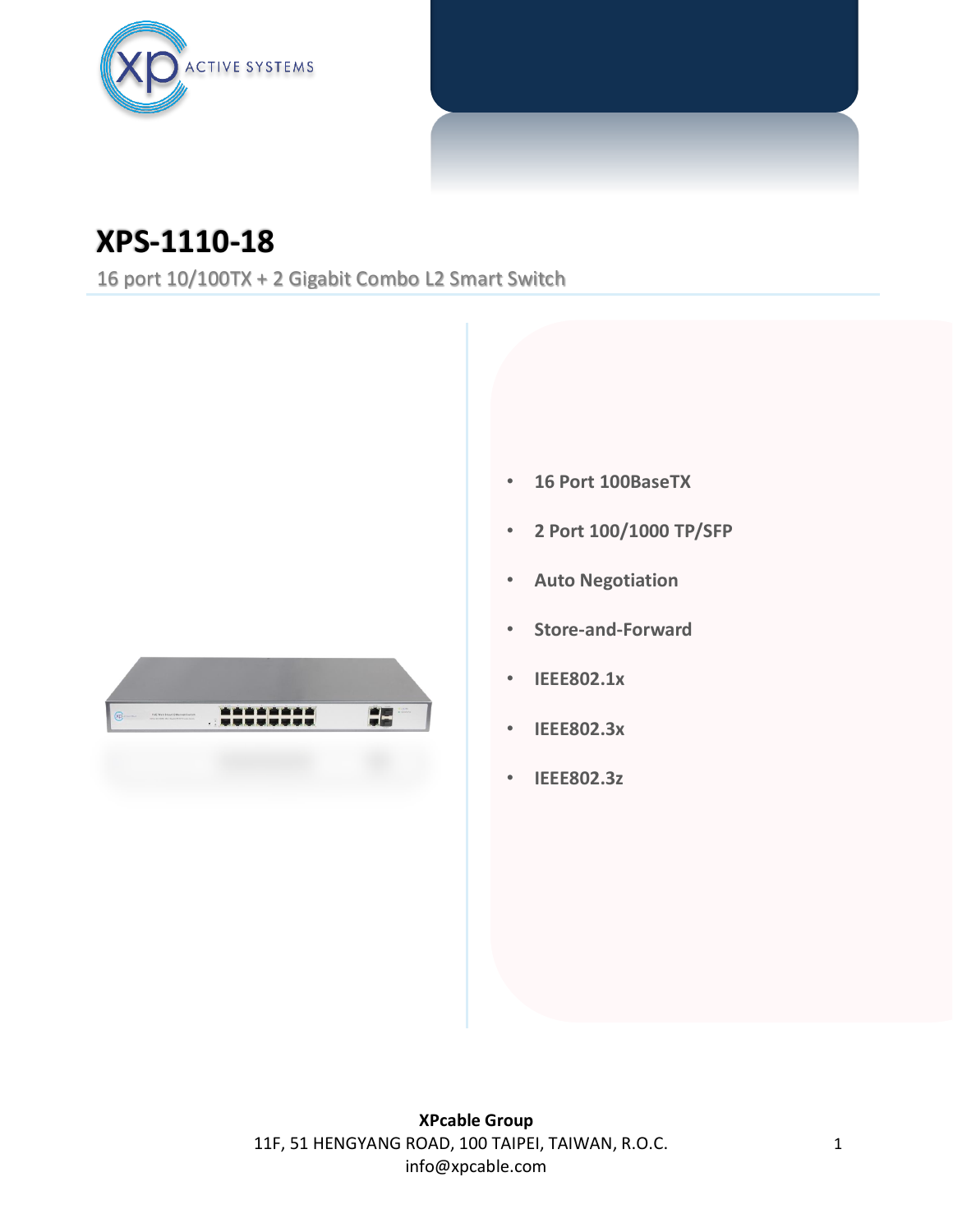

| <b>Technical Specs.</b>                                                |                                                                                                     |  |
|------------------------------------------------------------------------|-----------------------------------------------------------------------------------------------------|--|
| <b>Model No</b>                                                        | XPS-1110-18                                                                                         |  |
| <b>Port Capacity</b>                                                   | 18 Port Smart Switch                                                                                |  |
| Port Types                                                             | 16x 10/100Base-TX RJ45 copper ports + 2 Gigabit<br>Combo (10/100/1000BaseT - 100/1000 SFP)          |  |
| Performance                                                            |                                                                                                     |  |
| <b>Switching Capacity</b>                                              | 7.2 Gbps, wire speed, (non-blocking)                                                                |  |
| <b>Forwarding Rate</b>                                                 | 5.36 Mpps                                                                                           |  |
| <b>MAC Table</b>                                                       | 4K                                                                                                  |  |
| Memory                                                                 | 2.75 M                                                                                              |  |
| Auto-negotiation                                                       |                                                                                                     |  |
| <b>Auto MDI/MDIX</b>                                                   |                                                                                                     |  |
| <b>Store-and-Forward</b>                                               | $\bullet$                                                                                           |  |
| <b>Layer 2 Features</b>                                                |                                                                                                     |  |
| <b>Spanning Tree Protocol (STP)</b>                                    | IEEE802.1d Spanning Tree Protocol<br>IEEE802.1w Rapid Spanning Tree Protocol<br>Loop Back Detection |  |
| <b>IGMP Snooping</b>                                                   | IGMP v1/v2                                                                                          |  |
| <b>VLANs</b>                                                           | Support up to 4K VLANs<br>Port-based VLAN<br>802.1Q tag-based VLAN                                  |  |
| <b>Link Aggregation</b>                                                | IEEE 802.3ad LACP                                                                                   |  |
| <b>Flow Control</b>                                                    | IEEE802.3x                                                                                          |  |
| <b>Private VLAN</b>                                                    |                                                                                                     |  |
| <b>Static Routing</b>                                                  |                                                                                                     |  |
| $Q$ in $Q$                                                             | $\bullet$                                                                                           |  |
| <b>Security Features</b>                                               |                                                                                                     |  |
| Broadcast storm control<br>Web security<br><b>DHCP Relay Option 82</b> | ACL, MAC Based<br>Port Security<br><b>RADIUS</b>                                                    |  |